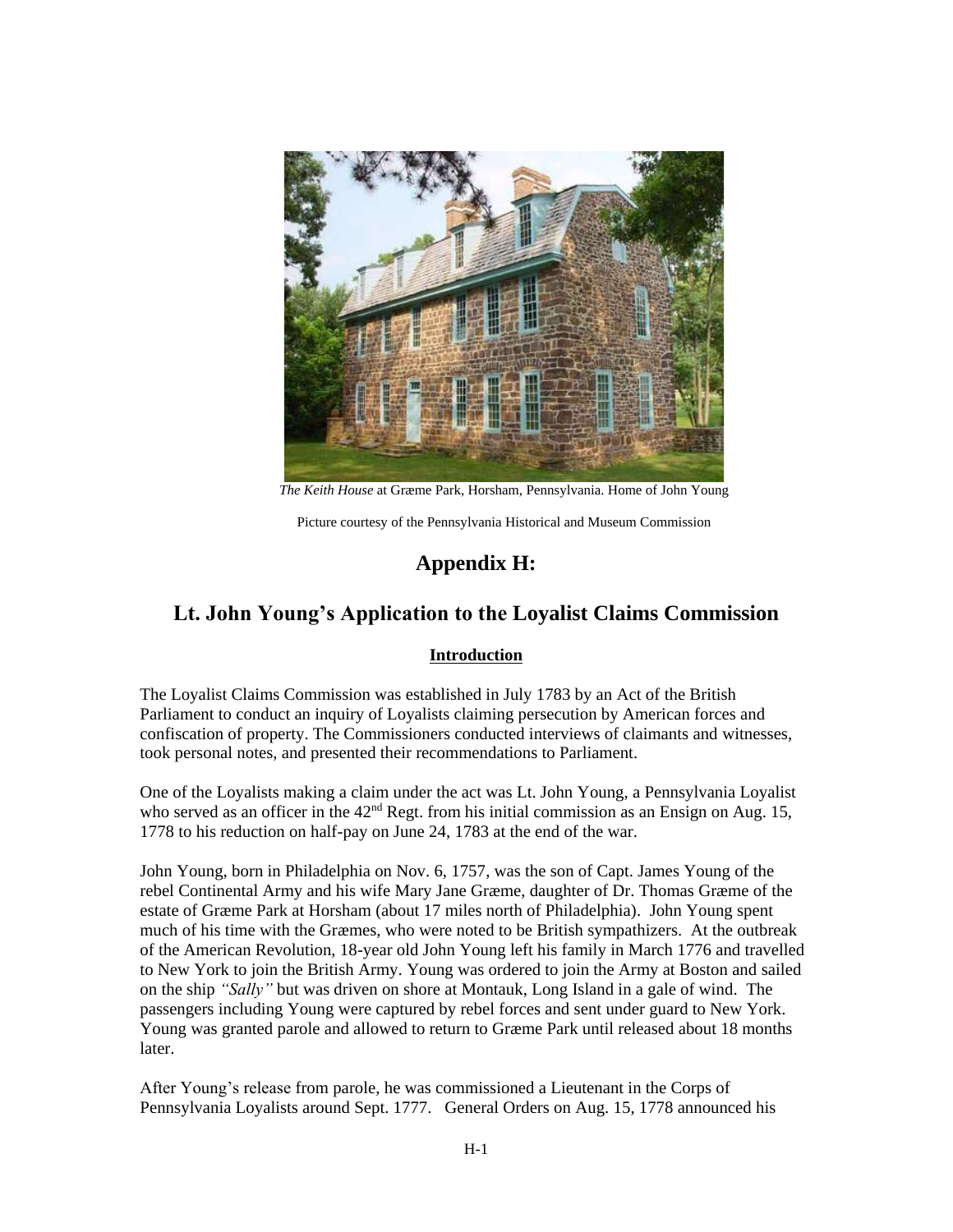commission as an Ensign in the  $42<sup>nd</sup>$  Regt. and Lt. Col. Stirling, in a letter to his brother, described Young saying: *"... Ja<sup>s</sup> Young's son who is as Royal as his father is opposite..."*

On Mar. 6, 1778 the rebel controlled Pennsylvania Assembly passed an act for *"the attainder of diverse Traitors."* The act declared that all subjects and inhabitants of the state who should at any time during the war voluntarily serve the King would become attainted of high treason. In accordance with the law eight proclamations were issued by the council against persons designated as traitors. In 1777 as a result of joining the Royal Army, Young was charged with treason by the rebels and his estate was seized *"...consisting of nine Hundred Acres of Land in the Counties of Northampton and Westmoreland in the Province of Pennsylvania."* 

About May 1783, Young returned to Britain and fell into hard times financially as described in a Memorial to *"The Lords Commissioners of His Majesty's Treasury"* (below). Lt. Young was eventually awarded *£*1,100 for his confiscated estate which he estimated was worth £3,395. His full biography is provided in this volume in Appendix A: Biographies of the Officers of the 42<sup>nd</sup> or Royal Highland Regiment during the American War for Independence, 1775-1783.

The correspondence and endorsements of Volunteer Young captured with him after the shipwreck of the ship *Sally* are provided in this volume in Appendix I: Correspondence, Orders and Contemporary News Articles Concerning the Officers of the 42nd or Royal Highland Regiment, beginning with "Journal of Vol. John Young (Future Lt., 42nd Regt.) Describing His Trip From Philadelphia to See the Royal Governor of New York, Jan. 24 -26, 1776."

Notes to the Introduction: "The Loyalists of Pennsylvania," Wilbur H. Seibert in *Ohio State University Bulletin*, Vol. XXIV, No. 23, Apr. 1, 1920, pp. 58-59 and *American Migrations 1765-1799: The lives, times, and families of colonial Americans who remained loyal to the British Crown before, during and after the Revolutionary War, as related in their own words and through their correspondence*, Peter Wilson. Coldham, Baltimore, Genealogical Publishing Co., 2000, p. 497.

#### **Documents**

#### **Memorial of John Young Received by the Loyalist Claims Commission, Jan. 8, 1784**

To the Right Honourable

The Lords Commissioners of His Majesty's Treasury. The Memorial of John Young an American Loyalist

Respectfully Sheweth

That Your Memorialist did in the month of March 1776; without the Hope [illegible] or the Prospect of Advantage incited by no Motive [illegible] Loyalty, and a lively Sence of his Duty, leave his Friends, and Property in Pennsylvania, and go on board his Majesty's Ship Phoenix, at that Time laying in the Harbour of New York with an Intention of serving his Majesty as a Volunteer in his Army at Boston.

That on his Passage to Boston he was shipwrecked on the End of Long Island, made Prisoner by the Americans and kept one Year and Six Months in Confinement. Soon after his Release he obtained a Commission of Lieutenant (from Sir William Howe) in the Corps of Pennsylvania Loyalists and on the  $3<sup>d</sup>$  of August 1778 was removed to an Ensigncy in the  $42<sup>d</sup>$ Regiment in which he continued faithfully to serve till the Peace.

That Your Memorialist was, at the Time of his joining the Royal Army, seized of an Estate consisting of nine Hundred Acres of Land in the Counties of Northampton and Westmoreland in the Province of Pennsylvania.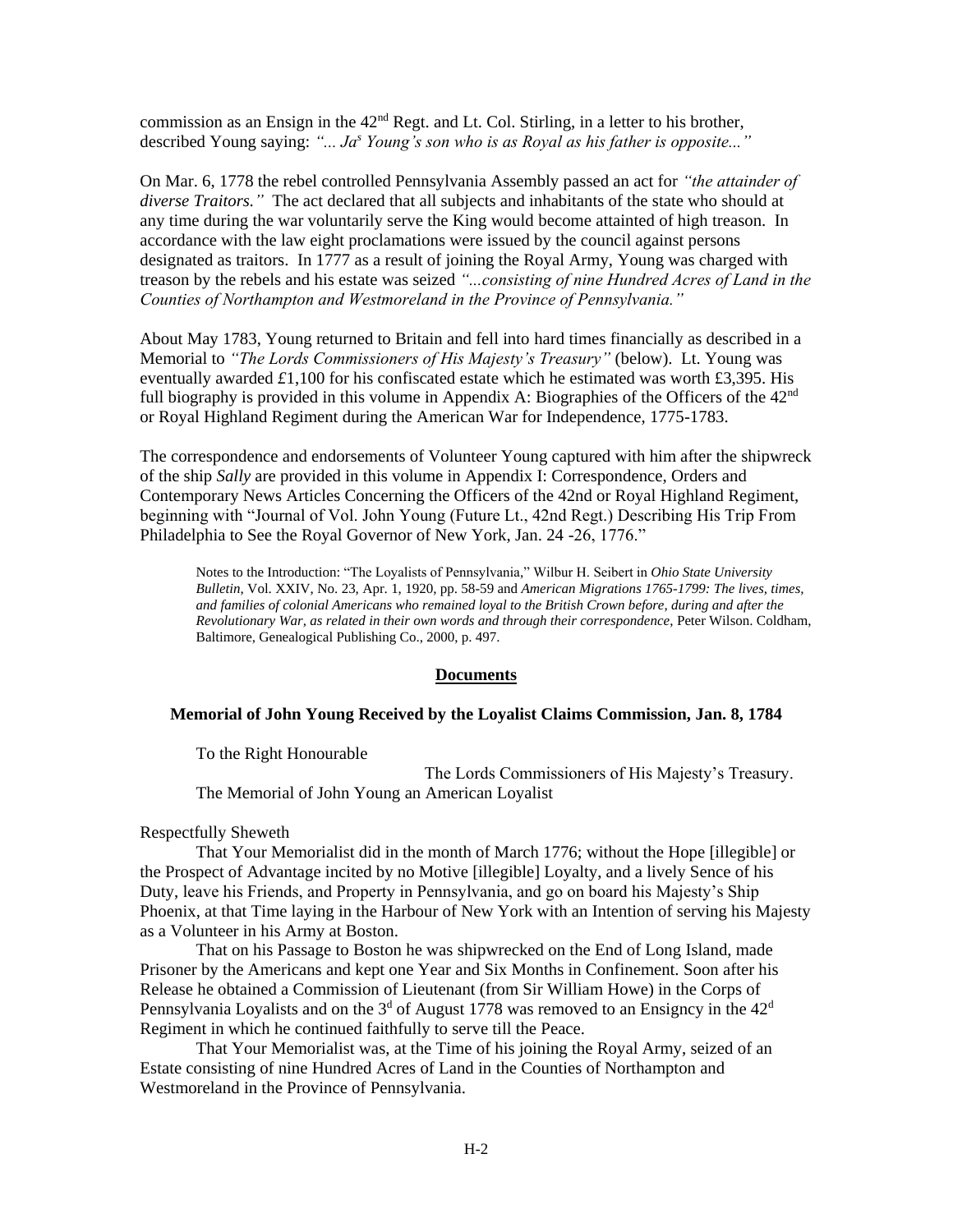That in the Year 1777 Your Memorialist was, f<sup>m</sup> his Services and Attachment to his Majesty's Government, attainted of Treason to the new-created Commonwealth; and the whole of the abovementioned Estate confiscated and sold for the Use thereof.

That at the Conclusion of the Peace, and not till then, your Memorialist asked and obtained his Excellency Sir Guy Carleton's Permission to come to England to solicit a Requital for the Loss of his Patrimony: and he has accordingly given a just State thereof to the Commissioners appointed by Act of Parliament for inquiring into the Services and Losses of American Loyalists; and from whom he has no Doubt of receiving such Recompence as his Case may merit.

That Your Memorialist has been since his Arrival in England, (which was in May last) reduced upon half Pay as Lieutenant, Without Money, or the Means of obtaining it; plunged in Debt by the Expences of his Voyage and the further Expence of living in London, whether he came only to prosecute his Claim, he was reduced to the Necessity of parting with his last Resource, and selling the half of his half Pay, to save him from immediate Famine; The small Sum raised thereby is nearly expended, though it has been managed with penurious Frugality; and your Memorialist is now actually existing upon twenty Pounds a Year.

Your Memorialist prays therefore that your Lordships would be pleased to take his Case into your Consideration, and allot him a temporary Support until his Claims are considered and determined on by the Commissioners aforesaid.

Jn<sup>o</sup>. Young

Source: TNA, *Records of Claims Commissions, American Loyalists Claims*, Series II at AO 13/95B, ff. 483- 484.

#### **Annotated Memorial of Lt. John Young, Jan. 1, 1784**

## Pensy<sup>a</sup> John Young Attended 26<sup>th</sup> April 1784

To The Commissioners appointed by the Parliament for inquiring into the Services and Losses of American Loyalists

## The Memorial of John Young late of the province of Pennsylvania, Gent: Sheweth

 That your Memorialist, without the Hope of Reward or the Prospect of Advantage; incited by no Motive but Loyalty and a lively Sence of Duty, did in the Month of January 1776, at the Age of Eighteen leave his Friends and Property in Pennsylvania, and go on board His majesty's Ship Phoenix, at that time laying in the Harbour of New York; and did there offer himself to Lieutenant General [William] Tryon to serve His Majesty in any Capacity within the Pleasure of his Abilities that His Representatives should command.

 This Offer was accepted by the Lieutenant General: and your Memorialist then improved the first Opportunity of embarking for Boston, with a design of serving in the Royal Army as a Volunteer: But on his Passage thither he was shipwrecked, made a Prisoner by the Americans, and kept one Year and Six Months in Confinement. At the End of which Time obtained a Commission of Lieutenant in the Corps of Pennsylvania Loyalists from Sir William Howe: and on the  $3<sup>d</sup>$  August 1778 he was removed to an Ensigncy in Forty second or Royal Highland Regiment in which he continued

 $N<sup>o</sup> 1$  of the Documents delivered

N<sup>o</sup>9

 $N^{\circ}$  2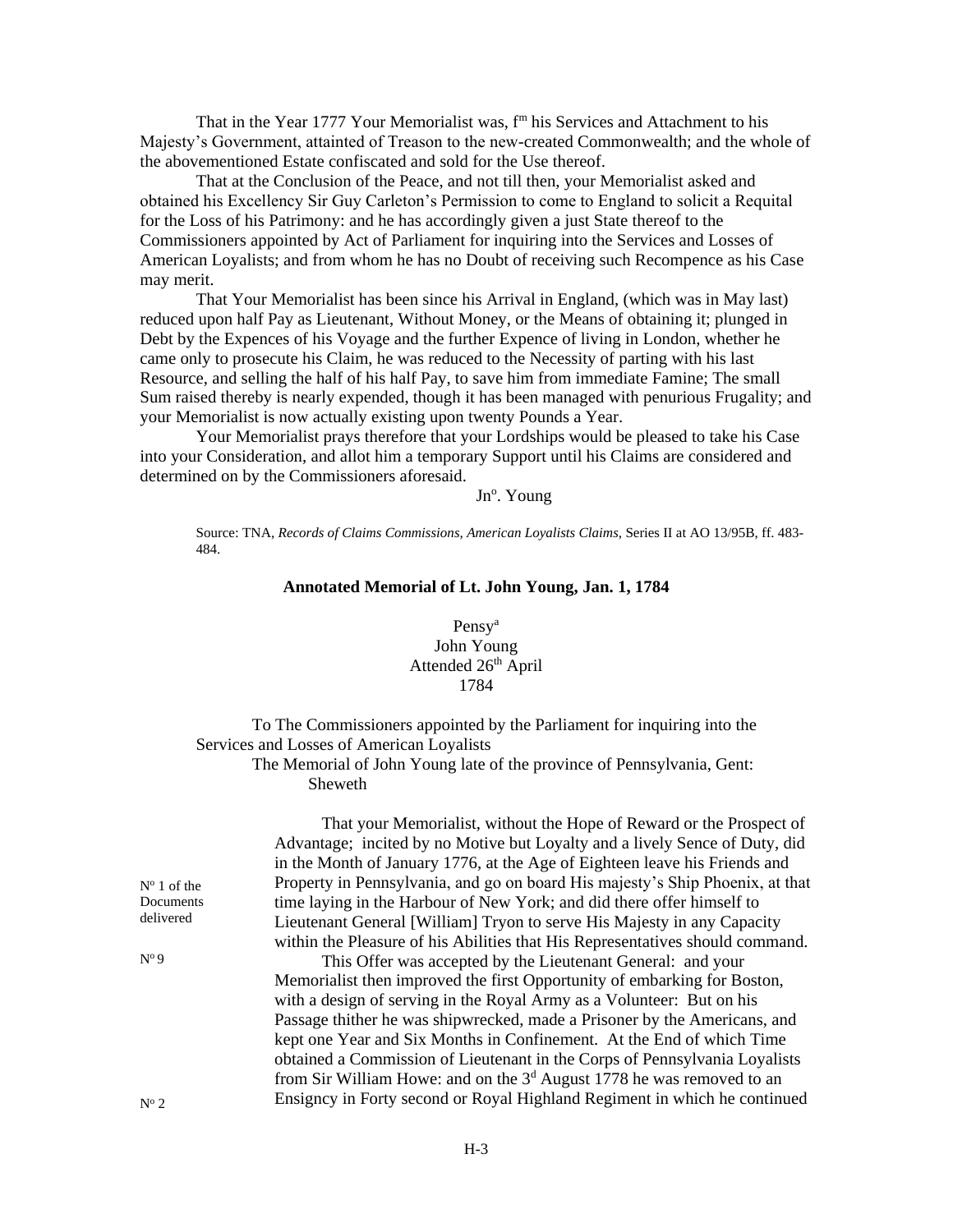faithfully and chearfully to serve till the Peace when he was reduced upon half Pay.

 That your Memorialist, at the Time of his joining His Majesty's Army was seized of a Freehold Estate, consisting of Six Hundred and Seventeen Acres of Land in the County of Northhampton, in the province of Pennsylvania; obtained by the bequest of his late Grand Father Thomas Grame Esq<sup>r</sup> the Value of which was Six Pounds ten Shillings *P* Acre. Also of a Freehold of Three Hundred and Forty three Acres of land in the County of Westmorland in the said Province, whose Value was Two Pounds ten Shillings P Acre, Currency of Penn<sup>sa</sup>.

 That your Memorialist was for his Attachment and Service to His Majesty's Government attainted of Treason to the new created Commonwealth in the Year 1777, and the whole of the abovementioned Lands confiscated and sold for the Use thereof.

 And your Memorialist begs leave further to represent that in the Month of Dec<sup>r</sup> 1778 his Father died at Philadelphia seized of a Real Estate, from the Inheritance of which he well knew your Memorialist to be cut off by Attainder. He therefore in his Testament ordered that the estate to be sold by his Executors and the Money arising from the Sale to be [illegible] on Memorialists [illegible].

 [Illegible – torn] of the Testament sold for the Sum of three Thousand Pounds [torn] paid at two payments of two Thousand at the first and one Thousand at the second: but the Currency depreciation between the Times of Sale and the first Payment twenty for one; and between the Times of the first and second Payment Sixty five for one; your Memorialist actually received for the said Estate only the twentieth Part of two thirds, and the Sixty fifth part of the of the other third thereof.

Your Memorialist hopes you will consider this Loss, as well as those, beforementioned, as a Consequence resulting from his adherence to his Majesty's Government; as he presumes he could not from any other Course have been subjected to it. But this with all Modesty and Deference submitted to your Wisdom and Candour.

Your Memorialist therefore prays that his Case may be taken into your Consideration, in order that Your Memorialist may be enabled, under your Repor<sup>t</sup> to receive such Aid or relief as his Services and Losses may be found to deserve.

London *Jn<sup>o</sup> Young* 1 st Jan 1784

Schedule of the Property lost [torn] John Young in Consequence of his Attachment and Services [torn] His Majesty's Government

| 617 Acres of Land in the County of Northampton |          |
|------------------------------------------------|----------|
| in Pennsylvania whose Value is £6.10 P Acre    | £4010.10 |
| 343 Acres in the County of Westmorland in the  |          |
| said Province at £2, 10 P Acre                 | 857.10   |
|                                                |          |
|                                                |          |

The Amount of his Fathers Bequest in the Year 1778 was  $£3000, 0, 0$ 

 $N^{\circ}$  5

The original Title delivered by Henry Ferguson Esq<sup>r</sup> as a Document of his Claim.  $N^{\circ}$  10  $N^{\circ}$  3

 $N<sup>o</sup>$  4 and 8

confiscated & sold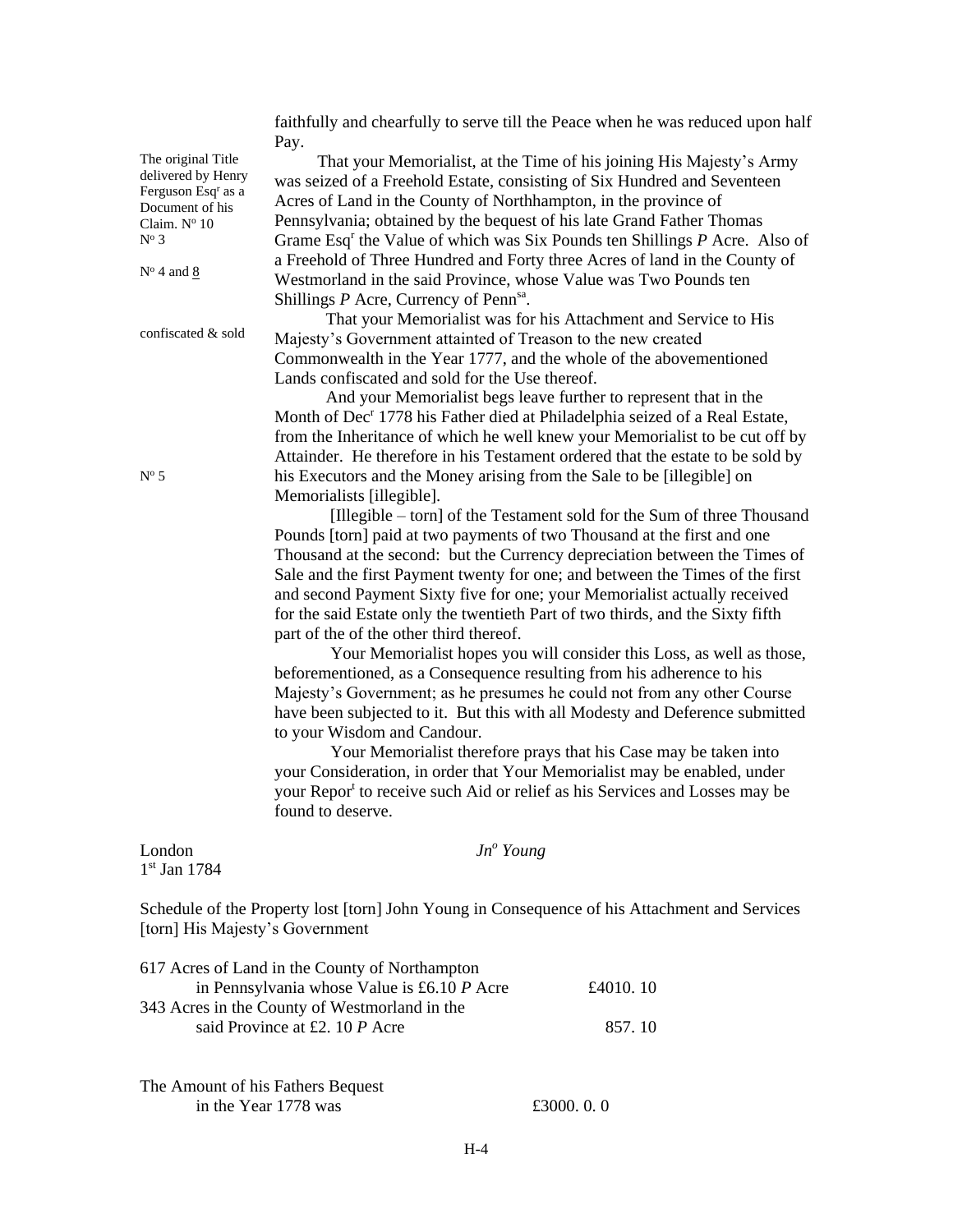Of which Sum he received the  $20^{th}$  part of £2000£ 100 And the  $85<sup>th</sup>$  part of £1000  $\qquad \qquad$  £ 15. 7. 9 £2884. 12. 3 But the Currency being depreciated at the Time of Sale 3 for one it leaves 1/3 part of the above Sum of £2884. 12. 3 as the actual Loss the Memorialist in Consequence of his Attainder, which is 961.6.8 Penn<sup>a</sup> Curr<sup>cy</sup> £5829. 6. 8 [Illegible] Abode of the Memorialist [illegible] Street, Cavendish Square: but as [illegible] of his Examination he will be found [illegible] the Invalid Office White Hall Witnesses in behalf of the Memorialist are Henry Ferguson Esq<sup>r</sup> Nº 24 Edward Street Cavendish Square to Property – Joseph Galloway Esq<sup>r,</sup> Nº 8 Newnham Street Oxford Street to Loyalty – Liu<sup>t</sup> Gen<sup>l</sup> [William] Tryon, Upper Grosvenor Street, Grosvenor Square **Services** Liu<sup>t</sup> Gen<sup>1</sup> [James] Robertson, Wimpole Street. - Services Liu<sup>t</sup> Col<sup>n</sup> [William] Allen [Pennsylvania Loyalists] N° 62 South Mouton Street. – Loyalty &

Service

Source and Notes: TNA, *Records of Claims Commissions, American Loyalists Claims*, Series II AO 13/95B, ff. 481 – 482, 485. The title at the top of the memorial and the annotations appear to have been added by the commission. Northampton County, located in the Lehigh Valley and bordering on the Delaware River, is located about 70 miles north of Philadelphia. Westmorland County is centered on the city of Greensburg, about 30 miles east of Pittsburgh.



Detail from *The Phoenix and the Rose engaged by the enemy's fire ships and galleys on Aug. 16, 1776*, by D. Serres from a sketch by Sir James Wallace

Picture Source: Wikimedia Commons

## **Case Summary by the Lords Commissioners of His Majesty's Treasury.**

Young, John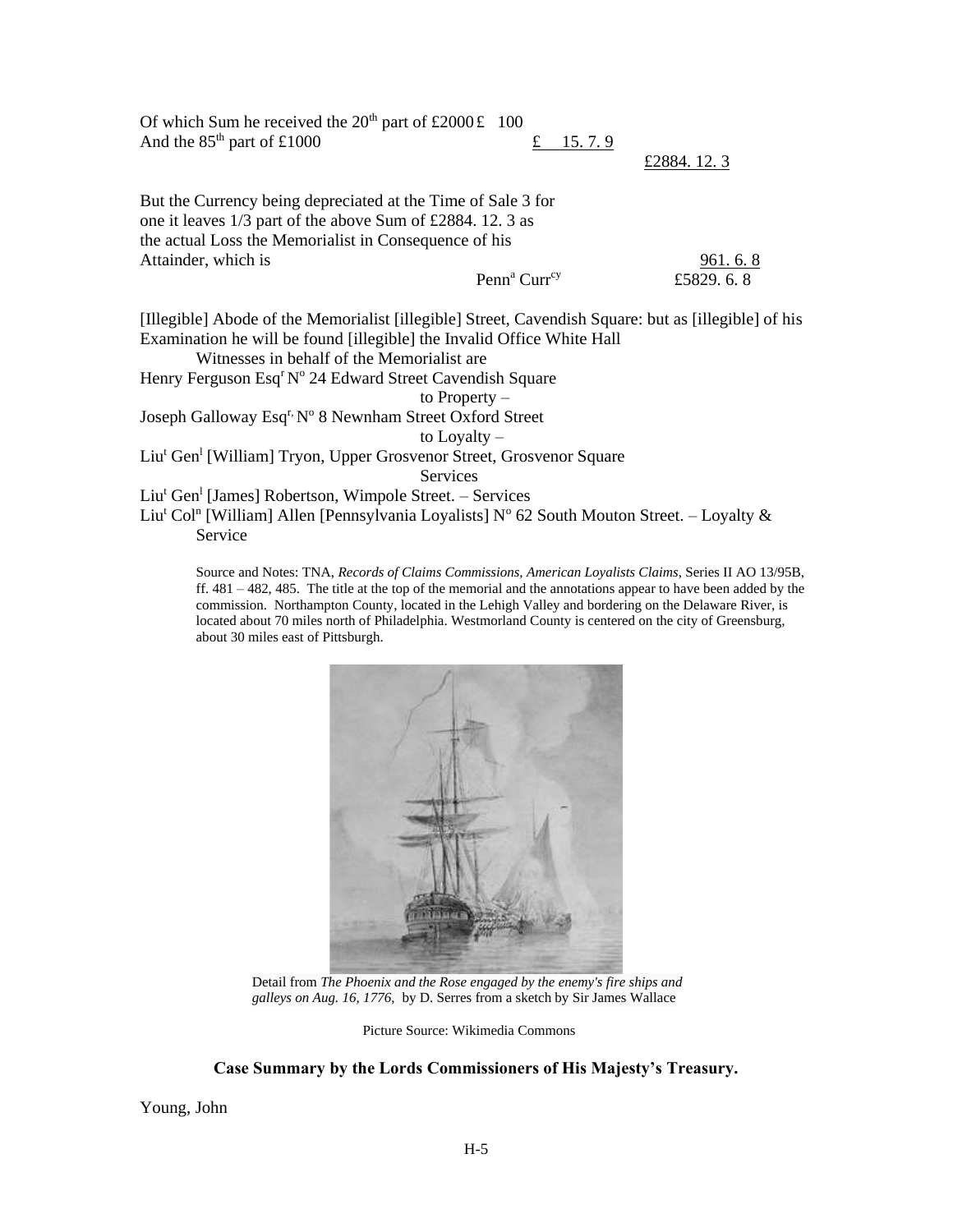$26<sup>th</sup>$  April 1784

Born in Pensylvania – says that when the troubles broke out he went on Board the Phoenix Man of War then at New York and offered his Services to Gov<sup>r</sup> [William] Tryon which were accepted of – That on his going from thence to Boston to serve as a Volunteer, he was Shipwrecked & detained by the Americans a Year  $\&$  a half, at the End of which time he was appointed a Lieutenant in a provincial regiment called Pensylvania Loyalists. He was afterwards made an Ensign in the  $42^d$  Regim<sup>t</sup> and is now a Lieutenant of the same but upon Half Pay – At the time he joined the British Army he was possessed under his Grandfathers Will of near a thousand Acres of Land, which with personal Property amounting to £5829 Pensylvania Currency ( which is more than £3000 Sterling) was confiscated & sold in the year 1777 on account of his Loyalty – he is a single Man – was obliged to dispose of the Half of his Half pay for immediate Support since he came to England in May last –

Produces Certificates to Loyalty & property from Lieutenant Governor [Andreas] Elliot, General [William] Tryon, and  $M<sup>r</sup>$  [Joseph] Galloway – has nothing at present to support himself with but £20. *P* Ann. Which is the Half of his Half Pay aforementioned. –

No further Certificates or Attendance required.

Source: TNA, *Records of Claims Commissions, American Loyalists Claims, Series I, Examinations, etc. on fresh claims, 1783-1784* at AO 12/100, p. 249.

#### **Lt. John Young's Claim Coversheet**

Copies of 317 Certificates concerning Lieu<sup>t</sup> John Young of the Province of Pennsylv<sup>a</sup>

## **Copy of Certificate from Lt. Col. Charles Graham, 42nd Regt., Oct. 1, 1783**

London 1<sup>st</sup> October 1783

This is to certify that M<sup>r</sup> John Young of the City of Philadelphia in North America, served in the first battalion of the  $42<sup>d</sup>$  Reg<sup>t</sup>. in the two Ranks of Ensign and Lieutenant with my Approbation as his Commanding Officer, from the  $3<sup>d</sup>$  of August 1778 until the  $24<sup>th</sup>$  June 1783 when he was reduced on halfpay

Signed

Cha<sup>s</sup> Graham  $L^{\text{t}}$  Col<sup>o</sup> 42<sup>d</sup> R<sup>t</sup>

## **Copy of Certificate from Former New York Gov. Lt. Gen. William Tryon, Dec. 30, 1783**

This is to certify that M<sup>r</sup> John Young, at present a reduced Lieutenant on half Pay, came to me (whilst I was obliged to stay on board the ship Dutchess of Gordon off New York) from Philadelphia, in the beginning of the year 1776, with an Intention of serving in the Royal Army as Volunteer, for which Purpose I gave him a Letter of Introduction to the Commander in Chief  $\&^{\text{ca}}$ . at Boston; but he had the Misfortune to be shipwrecked on the End of Long Island, and made a Prisoner; and such remained during several Months before he could return to the King's Lines, when he was appointed a Lieutenant in the  $Penn^1$ . Loyalists, and afterwards was removed to the  $42<sup>d</sup>$  R<sup>t</sup> where he continued to serve faithfully till the Peace. and he informed me in Consequence of his Attachment to the King's Government his patrimonial Estate in Pensylvania is confiscated; I therefore recommend him as a gentleman highly intitled to the favour and Consideration of Government.

Given under my Hand in Upper Grosvenor Street this  $30<sup>th</sup>$  December  $1783 -$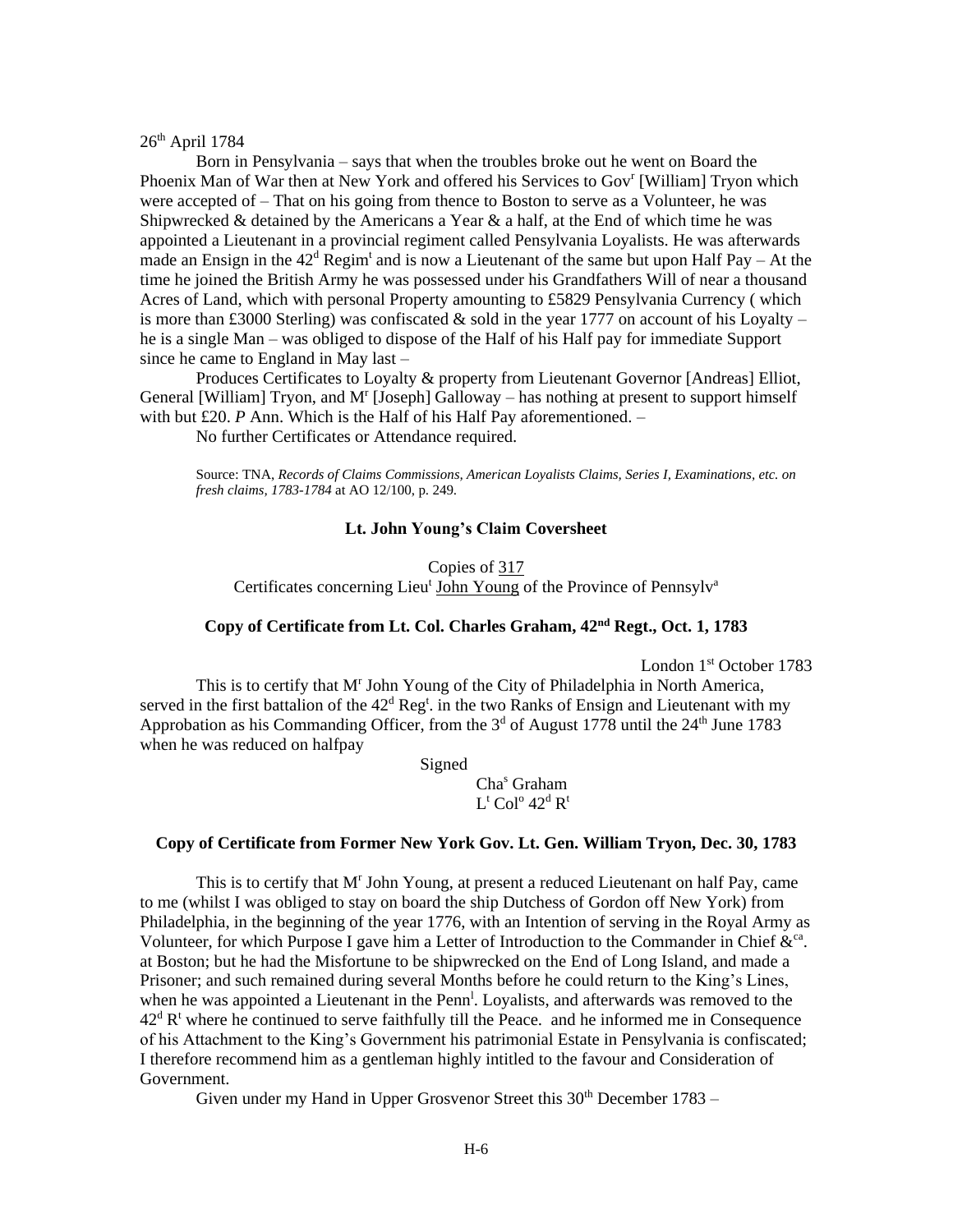#### (Signed) W<sup>m</sup> . Tryon

## **Copy of Certificate from Maj. Gen. Thomas Stirling, Former Lt. Col., 42nd Regt., Apr. 28, 1785**

I do hereby Certify that I have known Lieutenant John Young these many years, that his Attachment to the British Government made him take an active Part at the breaking out of the Troubles in America. and that in the year 1777 he raised his Quota of Men for a Lieutenancy in the Penns<sup>a</sup> Loyalists, and would have been a Captain in that Corps had not his friends advised him to get into a regular regiment.

That to my knowledge he has suffered much for his Loyalty, and from his good Connections lived in a comfortable and easy Style and had Prospects very advantageous.

Given under my Hand in London this  $29<sup>th</sup>$  of April 1785

 $(signed)$  Tho<sup>s</sup> Stirling Major Gen<sup>1</sup>

## **Copy of Certificate of Joseph Galloway, Loyalist Administrator of Philadelphia, Feb. 7, 1784**

I do hereby certify that M<sup>r</sup> John Young, Lieutenant of the  $42<sup>d</sup>$  Reg<sup>t</sup> behaved himself during the first Commotions in America as a Loyal Subject and that so early as the Year 1776 he left Pennsylvania and went over to the British Army in order as I was informed to enter into the British Service.

(Signed) J: Galloway

Feb<sup>y</sup> 7<sup>th</sup> 1784

## **Copy of Certificate of Former Pennsylvania Lt. Governor Andreas Elliot**

I certify that I was well acquainted with the Family Situation, and Circumstances of M<sup>r</sup> John Young, late of the province of Pennsylvania, now a Lieutenant on half pay: and that he there inherited a considerable Property by the Death of his grand Father Thomas Graeme Esq<sup>r</sup>. that very early in the War he joined the British Army in which he served in the Capacity of a Subaltern Officer 'till the Peace.

That for his Loyalty and Attachment to the British Government he was proscribed, and his Property confiscated, and sold by the Legislature of Pennsylvania. He is now exceedingly distressed in his Circumstances. and from his Conduct and Character I think him well deserving of Favour and protection.

Signed

Andreas Elliot

#### **Extract of the Will of Lt. Young's Grandfather, Thomas Grame, Esq.**

Extract of the Will of Thomas Grame Esq<sup>r</sup> of Philadelphia; an attested Copy of which under the Seal of the Register Gen<sup>1</sup> Office of Pennsylvania is lodged in the Office of American Claims, among the Documents of the Claim of Henry Ferguson Esq<sup>r</sup>

"Item I do give, devise and bequeath unto my said Son-in-Law James Young, and my said Grand Children John Young and Ann Young all that my Plantation and Tract of Land Leheaton otherwise Called Buskill Creek in the Forks of Delaware in the County of Northhampton in the said Province containing about one thousand Acres; Also all that Plantation